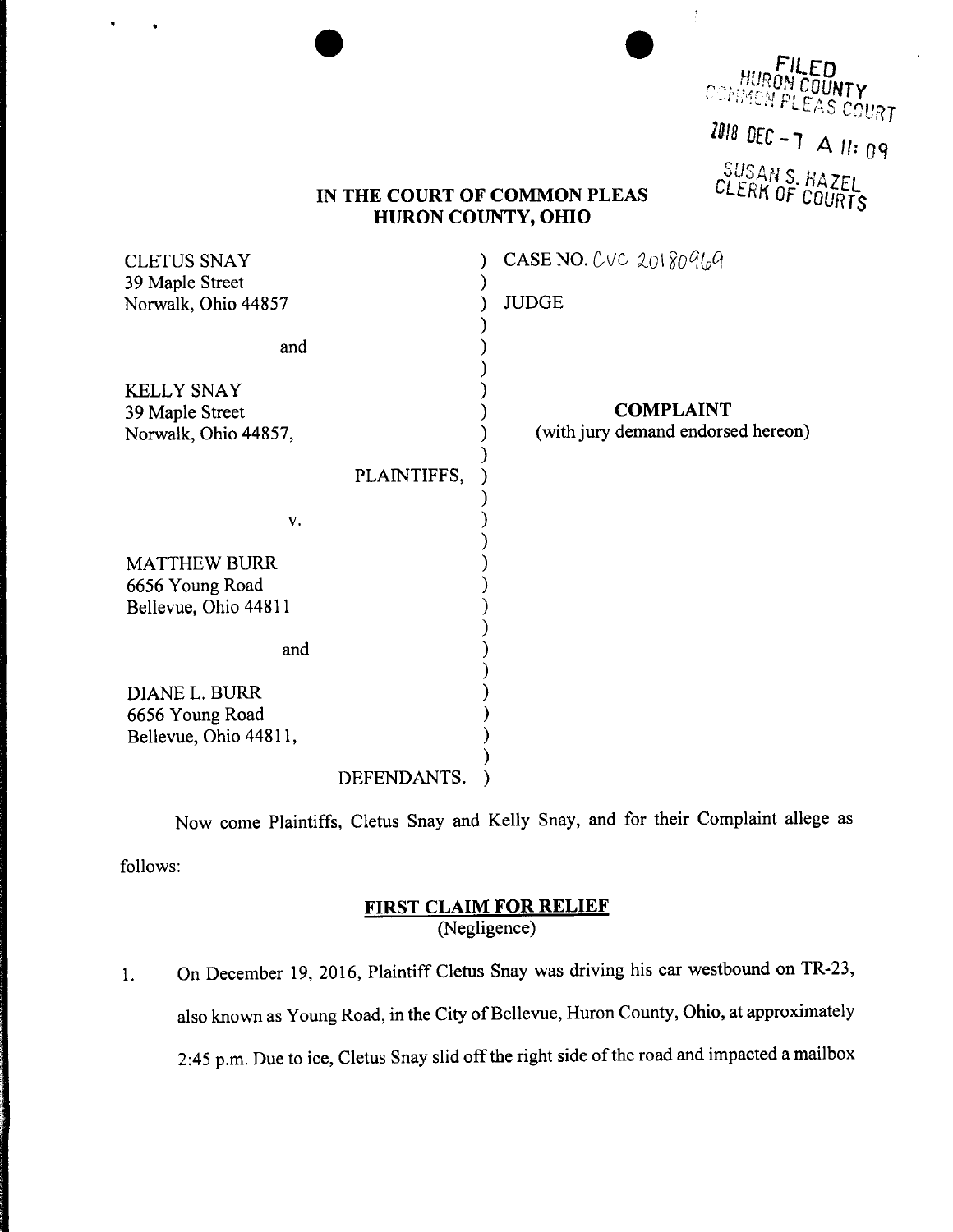belonging to Defendants Matthew Burr and Diane L. Burr, at <sup>6656</sup> Young Road, Bellevue, Ohio. Mr. Snay was wearing his safety belt.

- 2. Defendants were negligent, reckless and careless in erecting their mailbox, because it was supported by <sup>a</sup> thick, non-breakaway metal pipe. The mailbox was therefore defective, but it was also in violation of Federal Highway Administration guidelines. The mailbox also constituted <sup>a</sup> nuisance which Defendants unnecessarily and unreasonably maintained.
- 3. Due to the Defendants' carelessness, recklessness and negligence, as Plaintiff impacted the metal pipe, it caused his car to initiate <sup>a</sup> roll-over sequence. He ultimately came to rest roughly <sup>130</sup> feet down the road.
- 4. As <sup>a</sup> direct and proximate result of the Defendants' negligence, recklessness and carelessness, Plaintiff was caused to suffer serious injuries to his body, including <sup>a</sup> traumatic brain injury, multiple neck fractures, arterial dissection and respiratory failure. His injuries have caused him extreme pain and suffering and an inability to function.
- 5. As <sup>a</sup> direct and proximate result of the Defendants' negligence, recklessness and carelessness, Plaintiff Cletus Snay is paralyzed.
- 6. PlaintiffCletus Snay's injuries are permanent.

 $\bullet$ 

- 7. Plaintiff Cletus Snay further states that he has incurred medical expenses and will continue to incur medical expenses into the indefinite future because of the seriousness of his injuries. Plaintiff requires around-the-clock healthcare for the rest of his life.
- 8. Plaintiff further states that he is no longer able to work and has suffered significant wage loss.

2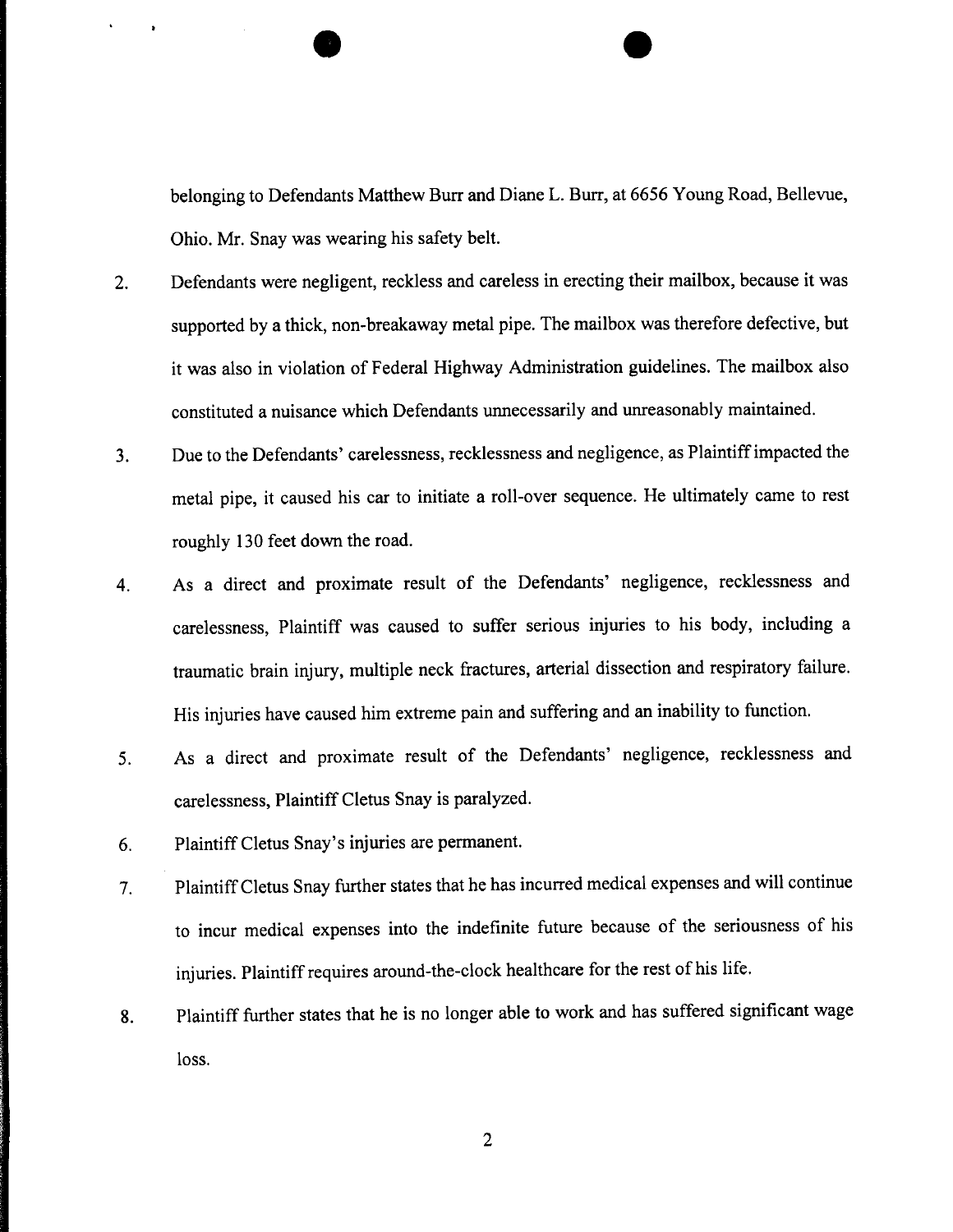WHEREFORE, Plaintiffs pray for damages against Defendants, jointly and severally, in <sup>a</sup> sum in excess of Twenty-Five Thousand Dollars (\$25,000.00), plus attorney's fees, expenses, costs of this action and any other relief this Court deems just and equitable.

 $\bar{1}$ 

 $\rightarrow$ 

## SECOND CLAIM FOR RELI (Loss of Conso

- 9. Plaintiffs incorporate each and every fact, statement and allegation made and contained in their First Claim for Relief as though expressly rewritten and realleged herein as part of this Second Claim for Relief.
- 10. Plaintiff Kelly Snay is and was at all times herein the wife of Plaintiff Cletus Snay.
- 11. As <sup>a</sup> further direct and proximate result of the above-mentioned acts of negligence by the Defendants, Plaintiff Kelly Snay was caused to lose the love, affection, consortium and/or other services of her husband, Plaintiff Cletus Snay, all to her detriment.

WHEREFORE, Plaintiffs further pray for judgment against Defendants, jointly and severally, in this Second Claim for Relief, in <sup>a</sup> sum in excess of Twenty-Five Thousand Dollars (\$25,000.00), plus attorney's fees, expenses, costs of this action and any other relief this Court deems just and equitable.

## THIRD CLAIM FOR RELIEF (Punitive Damages)

12. Plaintiffs incorporate each and every fact, statement and allegation made and contained in their First and Second Claims for Relief as though expressly rewritten and realleged herein as part of this Third Claim for Relief.

3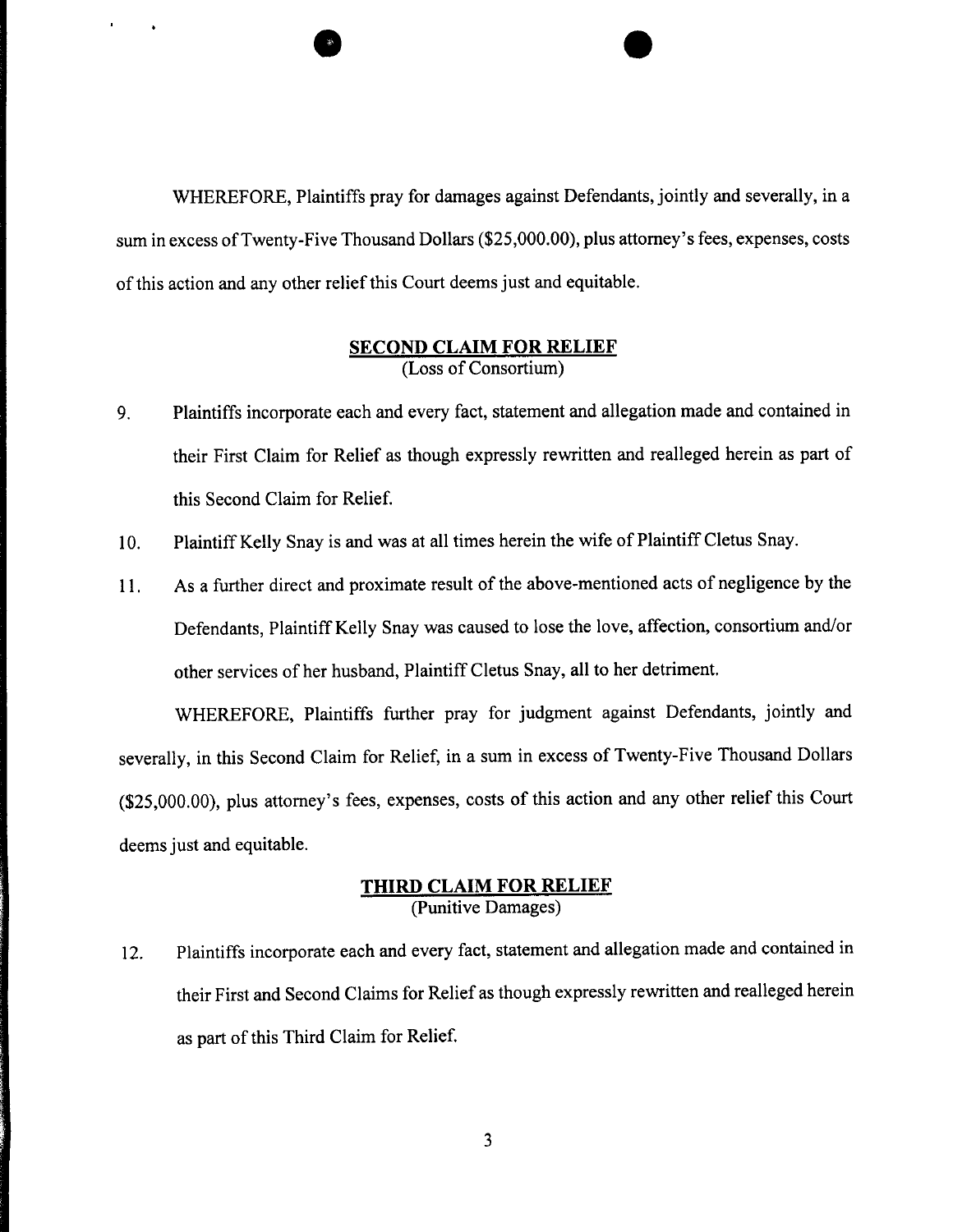13. Plaintiffs further state that the Defendants wantonly and recklessly installed their mailbox when they knew it was installed as to not breakaway.

 $\bullet$ 

- 14. Further, Plaintiffs state the Defendants were grossly negligent in the construction, care, maintenance and management of their mailbox, when they knew or should have known the mailbox would not breakaway upon impact. Because of this construction, Defendants rendered their mailbox unfit for its purpose. The actions of Defendants constituted <sup>a</sup> conscious disregard for the rights, health and safety of the public, and had <sup>a</sup> great probability of causing substantial harm, and did cause substantial harm.
- 15. As <sup>a</sup> result of the Defendants' conduct, Plaintiffs are entitled to punitive damages against Defendants.

WHEREFORE, Plaintiffs pray for punitive damages against Defendants, jointly and severally, in <sup>a</sup> sum in excess of Twenty-Five Thousand Dollars (\$25,000.00), together with such other and further relief as the Court deems just, including the cost of this action

Respectfully submitted,

Jamic  $\mathbb{R}$ , Lebov (tz, Esq. (0025000) Jeffrey M. Heller, Esq.  $(0087795)$ NURENBERG, PARIS, HELLER & MCCARTHY CO., L.P.A. 600 Superior Avenue E., Suite 1200 Cleveland, Ohio 44114 P: 216.621.2300  $F: 216.771.2242$ E: jlebovitz@nphm.com E: jheller@nphm.com

Attorneys for Plaintiffs